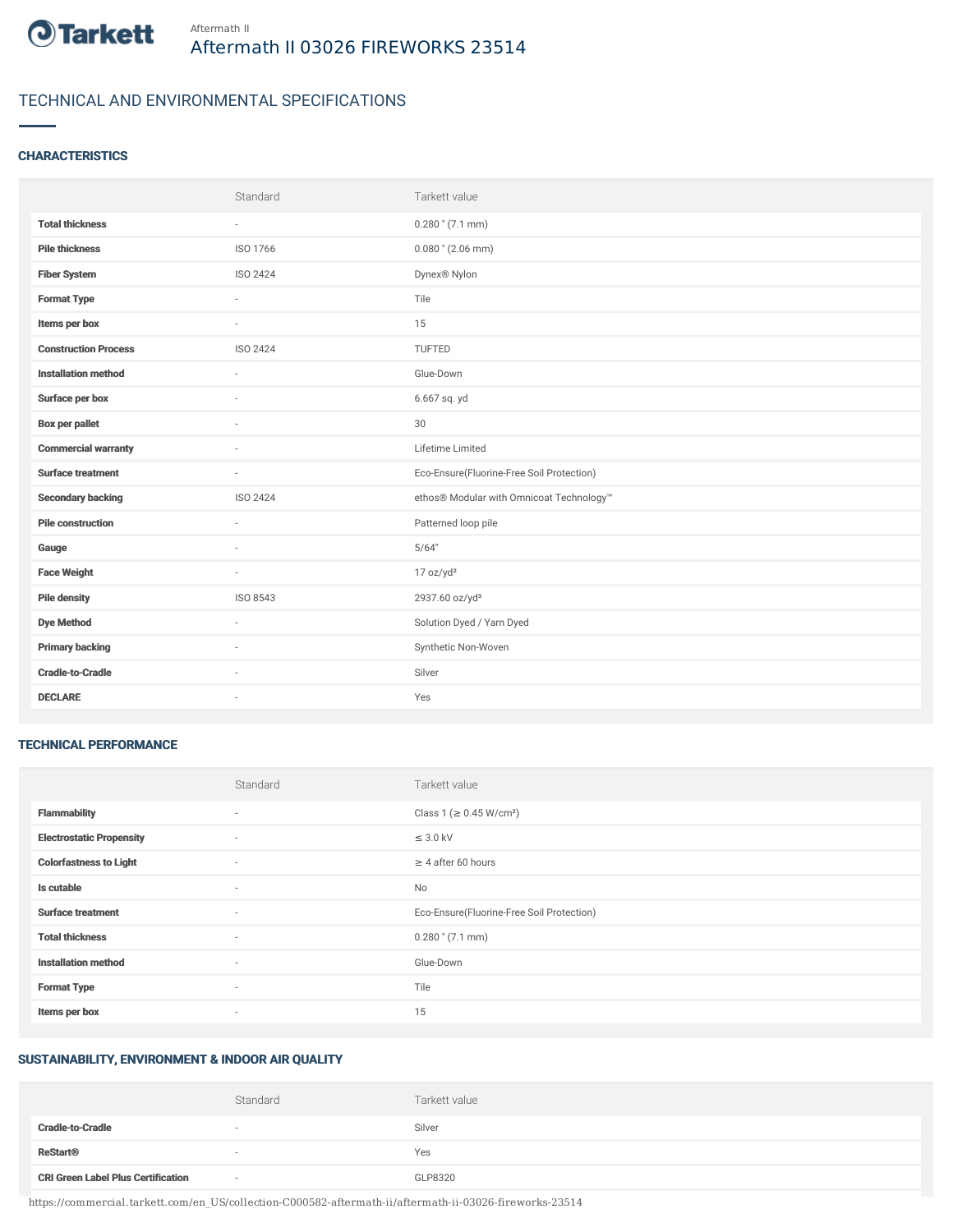

# Aftermath II 03026 FIREWORKS 23514

|                                            | Standard                 | Tarkett value                                                  |
|--------------------------------------------|--------------------------|----------------------------------------------------------------|
| <b>DECLARE</b>                             | $\overline{\phantom{a}}$ | Yes                                                            |
| <b>Recycled Content - Production Waste</b> | $\sim$                   | 24 %                                                           |
| <b>Third Party Certification NSF-140</b>   | $\sim$                   | Platinum                                                       |
| <b>Antimicrobial Chemicals</b>             | ۰                        | No antimicrobials (EPA Registered pesticides) added to product |
| <b>Post Consumer recycled content</b>      | $\sim$                   | 35 %                                                           |

### CHARACTERISTICS & TECHNICAL PERFORMANCE

|                                 | Standard                 | Tarkett value                             |
|---------------------------------|--------------------------|-------------------------------------------|
| <b>Total thickness</b>          | ASTM F386                | $0.280$ " (7.1 mm)                        |
| <b>Type of product</b>          | ä,                       | <b>Textile Flooring</b>                   |
| Length                          |                          | 24"                                       |
| Width                           | $\sim$                   | $24$ "                                    |
| Pattern                         |                          | Aftermath II 03026                        |
| <b>Commercial warranty</b>      |                          | Lifetime Limited                          |
| <b>Flammability</b>             | ASTM E648                | Class 1 (≥ 0.45 W/cm <sup>2</sup> )       |
| <b>Smoke Density</b>            | ASTM E662                | 450 or Less                               |
| <b>Surface treatment</b>        | $\sim$                   | Eco-Ensure(Fluorine-Free Soil Protection) |
| <b>Installation method</b>      | $\sim$                   | Glue-Down                                 |
| Pattern type                    |                          | Geometric                                 |
| <b>Format Type</b>              |                          | Tile                                      |
| <b>Construction</b>             | $\sim$                   | Stratatec <sup>®</sup> Patterned Loop     |
| Soil protection                 |                          | Application Rate: 2% of Face Weight       |
| <b>Pile construction</b>        |                          | Patterned loop pile                       |
| <b>Surface Flammablity</b>      | ×,                       | Meets CAN/CGSB-4.2 No.27.6/DOC FF 1-70    |
| <b>Electrostatic Propensity</b> |                          | $\leq$ 3.0 kV                             |
| Gauge                           | ×,                       | 5/64"                                     |
| <b>Colorfastness to Light</b>   | AATCC 16E                | $\geq 4$ after 60 hours                   |
| <b>Stitches/Rows per Inch</b>   | ä,                       | 8.50 /in                                  |
| <b>Pile thickness</b>           | ASTM D5848               | $0.080$ " (2.06 mm)                       |
| Average pile height             | ×,                       | $0.185$ " $(5 \text{ mm})$                |
| <b>Pile density</b>             |                          | 2937.60 oz/yd <sup>3</sup>                |
| <b>Fiber System</b>             |                          | Dynex® Nylon                              |
| <b>Dye Method</b>               | ×,                       | Solution Dyed / Yarn Dyed                 |
| <b>Secondary backing</b>        |                          | ethos® Modular with Omnicoat Technology™  |
| <b>Primary backing</b>          | $\overline{\phantom{a}}$ | Synthetic Non-Woven                       |
| Pattern scale                   | $\overline{\phantom{a}}$ | Large                                     |
| Pattern match                   | i.                       | $\mathsf{No}$                             |
| Pattern repeat length           |                          | 218.35"                                   |
| Pattern repeat width            | i.                       | 72"                                       |
| Items per box                   | i.                       | 15                                        |